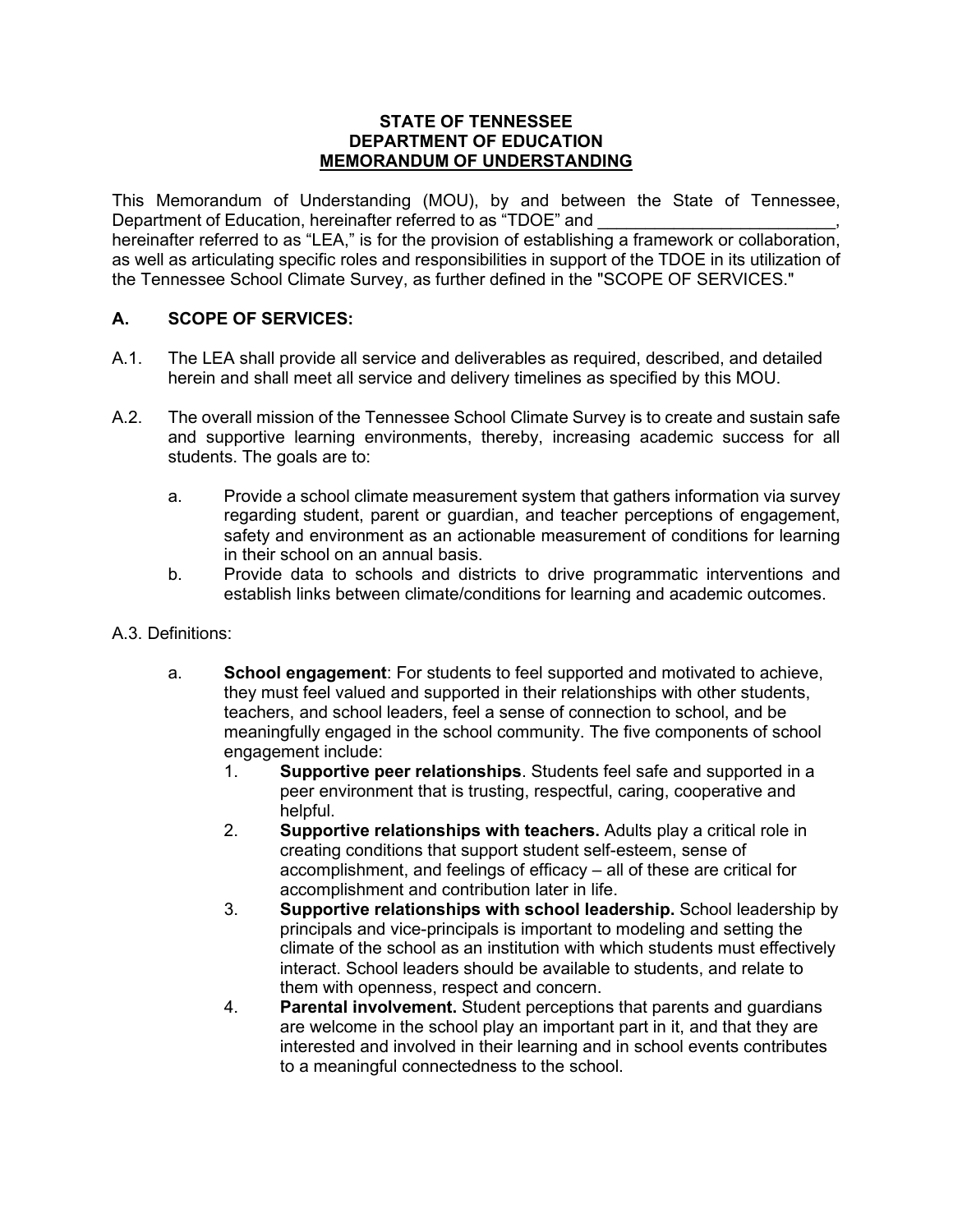- 5. **School connections and learning supports**: Students believe that they are valued members of the school setting, feel a sense of meaningful involvement, security, and belonging in the school environment, and feel that they are supported in their efforts to succeed.
- b. **School safety:** For students to focus on learning, they must feel safe and secure while at school and free from threats or physical violence, bullying or harassment, or exposure to substance abuse and its negative consequences. Four components of school safety are:
	- 1. **Physical safety:** Students should perceive their school to be safe, secure, and free from any physical threats of harm to themselves or their personal property.
	- 2. **Freedom from substance abuse**: Alcohol, tobacco, and other illicit drug use undermines students' ability to achieve academically, is associated with other harmful behaviors, and is incompatible with a school climate of respect, safety, and support for learning.
	- 3. **Freedom from bullying**: Bullying is one of the most prevalent and harmful forms of school violence. Students experience freedom from bullying when they report little or no exposure to physical, verbal, or social forms of unwanted aggression.
	- 4. **Acceptance of differences**: Respect is a core component of social and emotional safety at school. Students perceive acceptance of differences in background, appearance, and personal lifestyle among students in school environments that are free from teasing or insulting based on personal characteristics.
- c. **School environment:** For students to feel engaged and motivated to learn, they should be in environments that value academic rigor and high expectations for student achievement, establish clear rules and procedures, and provide physical surroundings that are presentable and well-maintained. The three components of school environment are:
	- 1. **Supportive discipline:** Rules and disciplinary procedures are perceived to be clear, well communicated and reasonable**.** School leaders, teachers, and other staff (e.g. School Resource Officers, transportation staff) should be perceived as fair in implementing rules and procedures. Fairness requires consistency and equity in applying rules, including consistency across individual teachers and school staff.
	- 2. **Academic challenge:** School work needs to be clearly presented and designed to be challenging with sufficient support to achieve. Student achievements should be noted, and positive feedback provided.
	- 3. **Approval of the physical environment**: Students should approve of the physical appearance of the school. It should be seen as welcoming, comfortable, and well-maintained. Students should feel a sense of ownership in the school building.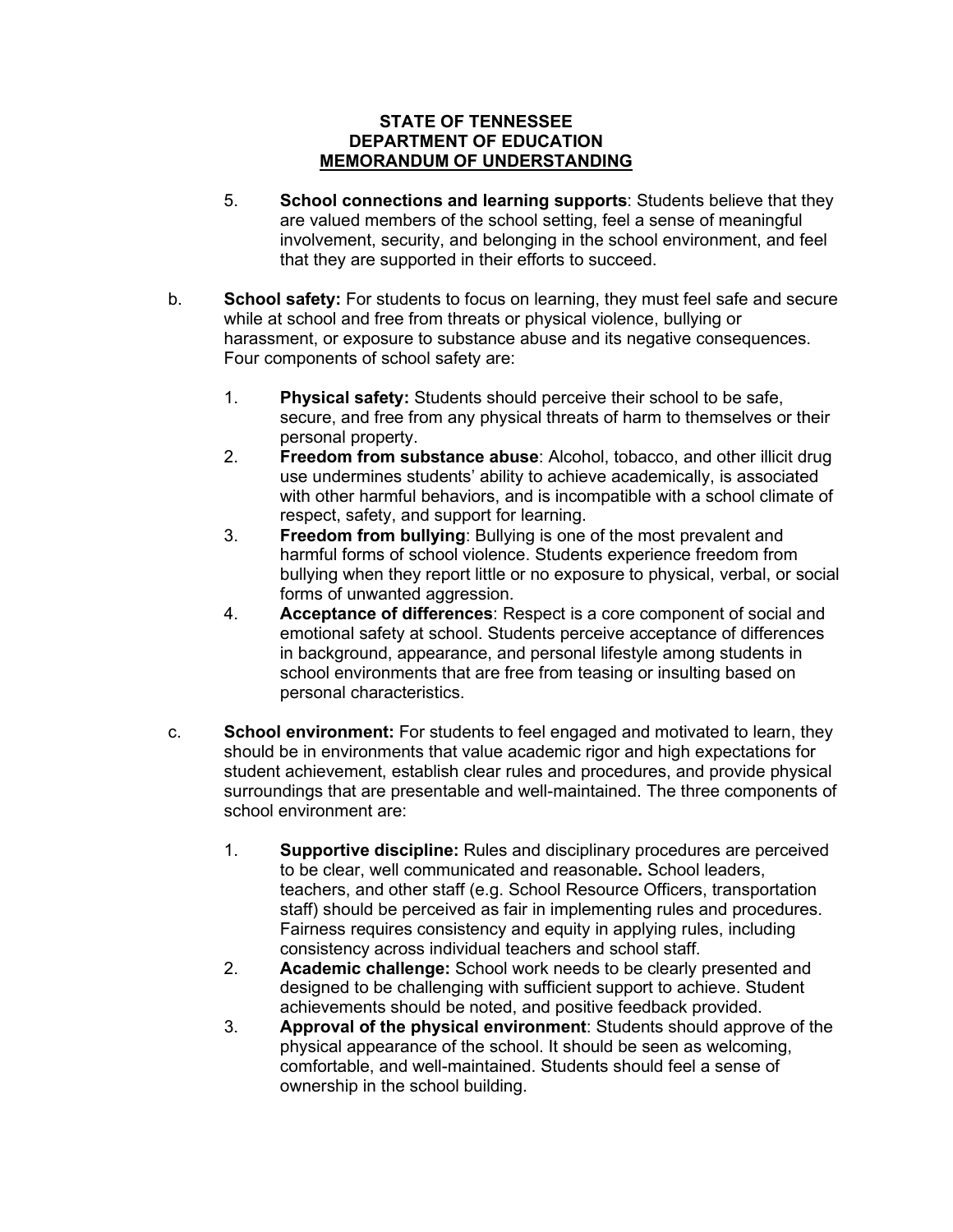### d. Survey Types:

| <b>Survey Type</b>              | Grade<br>Level | $#$ of Questions | <b>Average Time</b><br>to to<br>complete |
|---------------------------------|----------------|------------------|------------------------------------------|
| High School Survey              | $9 - 12$       | 104              | 20 minutes                               |
| Middle School Survey            | $5 - 8$        | 98               | 20 minutes                               |
| <b>Elementary School Survey</b> | $3 - 8$        | 54               | 10 minutes                               |
| <b>Teacher Survey</b>           | $K-12$         | 102              | 15 minutes                               |
| Parent/Guardian Survey          | $K-12$         | 44               | 15 minutes                               |

- A.4. The LEA has volunteered to utilize the Tennessee School Climate Survey at no cost to the LEA. The LEA has agreed to administer an online version of school climate surveys as instructed by the TDOE within the survey administration window of March 7, 2022, through April 15, 2022, to high school and/or middle school and/or elementary school students, parents/guardians, and school staff. The TDOE shall provide a master file of all survey instruments to the district level contact.
- A.5. The Protection of Pupil Rights Amendment (PPRA), 20 U.S.C. § 1232h, requires LEAs to notify parents/guardians and obtain consent or allow them to opt their child out of participating in certain school activities. These activities include a student survey, analysis, or evaluation that concerns one or more of the following eight areas ("protected information surveys"):
	- 1. Political affiliations or beliefs of the student or student's parent;
	- 2. Mental or psychological problems of the student or student's family;
	- 3. Sex behavior or attitudes;
	- 4. Illegal, anti-social, self-incriminating, or demeaning behavior;
	- 5. Critical appraisals of others with whom respondents have close family relationships;
	- 6. Legally recognized privileged relationships, such as with lawyers, doctors, or ministers;
	- 7. Religious practices, affiliations, or beliefs of the student or the student's parent; or
	- 8. Income, other than as required by law to determine program eligibility.

In accordance with the PPRA, the LEA shall inform parents and guardians of the school climate survey administration at least two weeks before the survey administration window opens. LEAs must obtain at least passive consent prior to administering the survey but have the option of obtaining active consent depending upon local board policy. The TDOE will provide LEAs with samples of both passive and active consent forms.

Under passive parental consent, LEAs must inform parents and guardians of the exact dates of this voluntary anonymous student survey and offer a copy of the survey for them to view so that they have the opportunity to tell the school that they do not want their child to participate. If parents or guardians do not indicate that their child cannot participate, and reasonable notice has been given, then their child may voluntarily participate.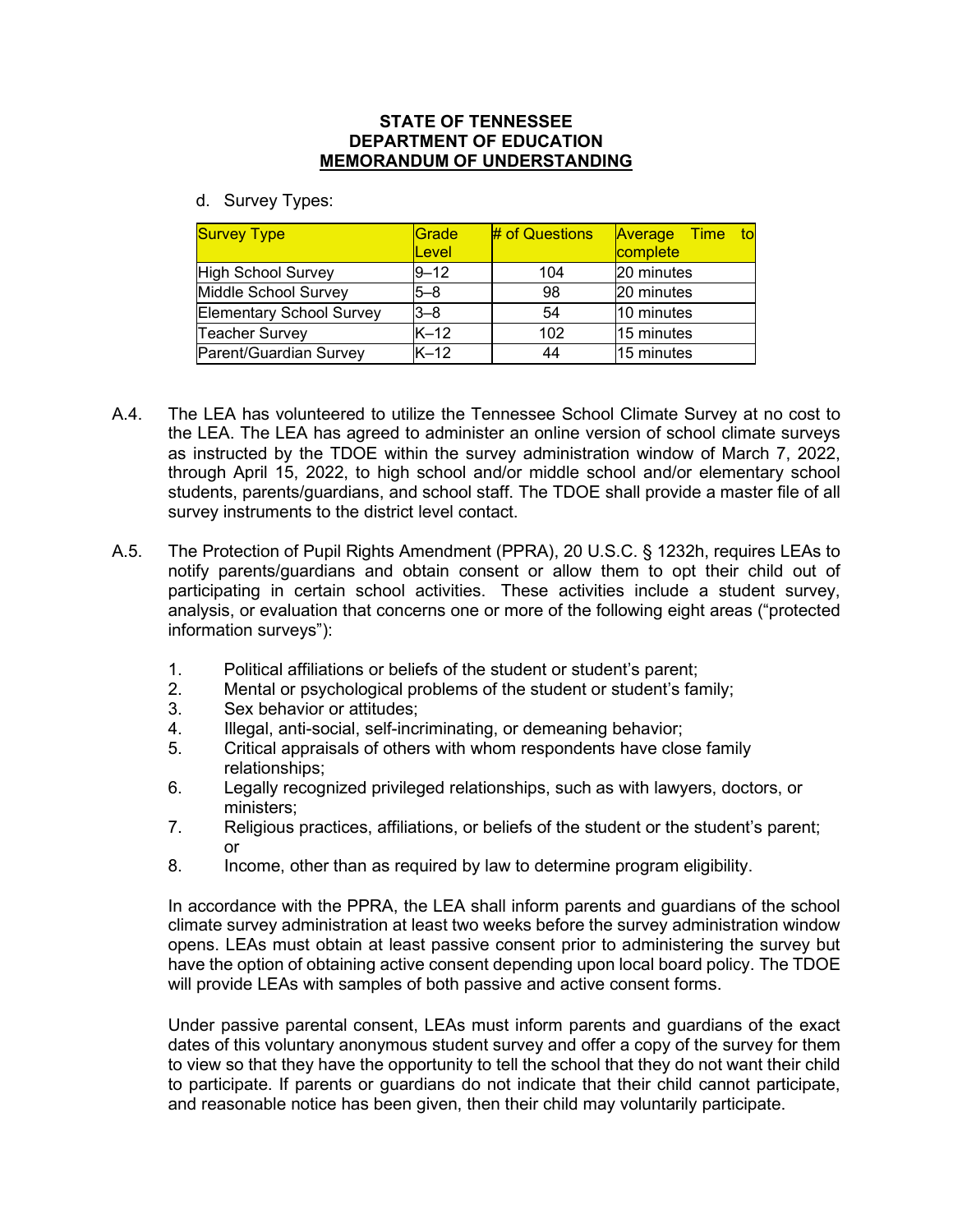Under active parental consent, LEAs must inform parents and guardians of the exact dates of this voluntary anonymous student survey, offer a copy of the survey for them to view, and require signed approval from parents or guardians before students can participate.

- A.6. The LEA shall note that as data is collected to be disaggregated by the subgroups of race, gender and grade, compliance with the Family Educational Rights and Privacy Act (FERPA), which requires state and LEAs to protect the confidentiality of personally identifiable student information, must be maintained. Therefore, subgroups with populations of less than 15 will not be reported. Information regarding FERPA can be found here:<http://www.ed.gov/policy/gen/guid/fpco/ferpa/index.html>
- A7. Open-ended comments
	- a. The TDOE shall provide LEAs with open-ended comment data from the parent, teacher and student surveys.
	- b. The survey is designed to be anonymous and respondents will not be asked to provide their names or any identifying information about themselves or anyone else. Directions provided within the survey instruments request that respondents NOT include any names or identifying information. However, open-ended comments place no restrictions on the information that respondents may choose to include. As such, within these open-ended comments, there is a chance that respondents may include reference to names of individuals or other personally identifiable information. In compliance with the Family Educational Rights and Privacy Act (FERPA), LEAs are responsible for maintaining the confidentiality of any personally identifiable information. LEAs are also responsible for ensuring that any individual who is provided access to Tennessee School Climate Survey data is responsible for maintaining the confidentiality of personally identifiable student information.
	- c. Further, these open-ended comments may include information that LEAs may wish to investigate further in relation to potential health and safety issues (i.e. threats of harm). The State does not investigate these comments and does not draw any conclusions regarding these matters. Additionally, there is a delay between the administration of the survey and the State's analysis of data, so the TN School Climate Survey should not be viewed as a means of communicating health or safety risks. Thus, it is the sole responsibility of LEAs to determine any actions to take in response to the information in these comments and to comply with mandatory reporting requirements relating to abuse and neglect.
- A.8. The TDOE shall train and support LEA and school staff in online survey administration procedures.
- A.9. The TDOE shall provide feedback on data submitted to both district and school designated contacts.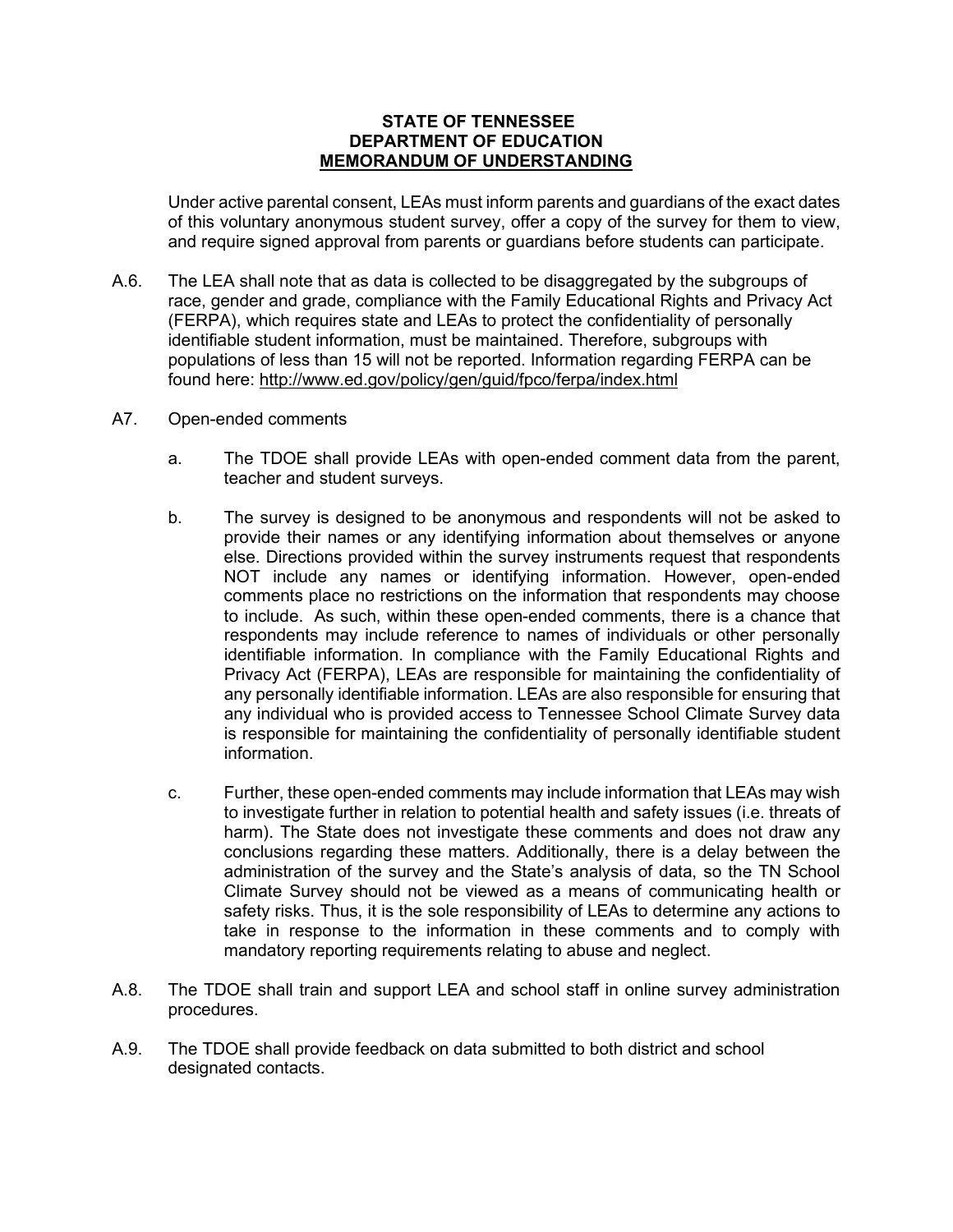- A.10. Unless required by law, the TDOE shall not publicly release school- and/or district-level data without giving notice to the LEA. Individual student-, teacher-, or parent-level data will never be made available to the LEA or the public.
- A.13. The TDOE shall ensure that all survey instruments are valid, reliable, and provide an accurate reflection of school climate in Tennessee's schools.

# **B. COMMUNICATIONS AND CONTACTS:**

B.1. Communications and Contacts. All instructions, notices, consents, demands, or other communications required or contemplated by this MOU shall be in writing and shall be made by certified, first class mail, return receipt requested and postage prepaid, by overnight courier service with an asset tracking system, or by EMAIL or facsimile transmission with recipient confirmation. Any such communications, regardless of method of transmission, shall be addressed to the respective party at the appropriate mailing address, facsimile number, or EMAIL address as set forth below or to that of such other party or address, as may be hereafter specified by written notice.

TDOE:

Josh Carson Senior Director of Research and Data Use Office of Preparation and Performance Tennessee Department of Education 9<sup>th</sup> Floor Andrew Johnson Tower 710 James Robertson Pkwy Nashville, TN 37243 Josh.Carson@tn.gov

LEA:

Name, Title: District: Address:

Email: Phone number:

All instructions, notices, consents, demands, or other communications shall be considered effectively given upon receipt or recipient confirmation as may be required.